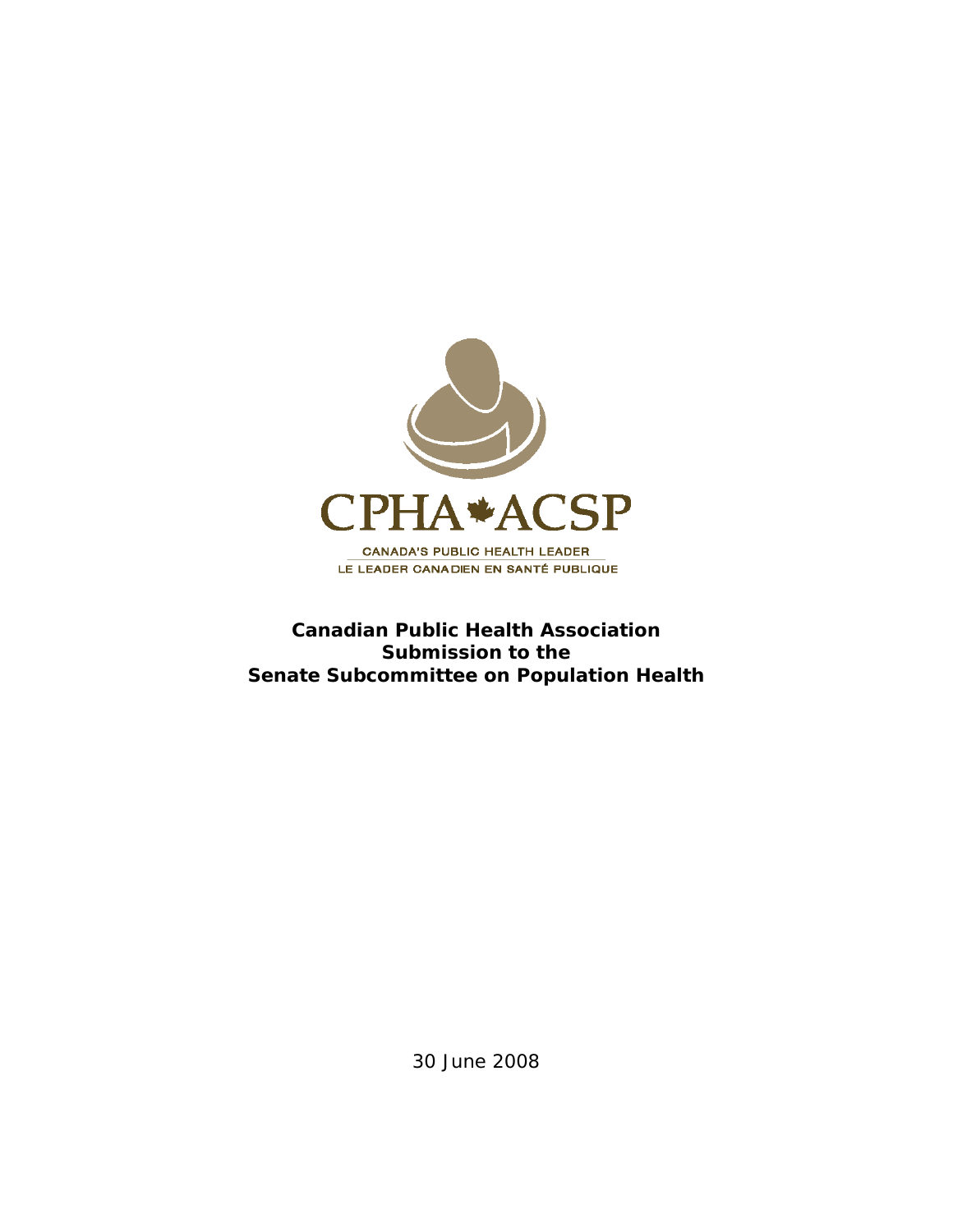# **Canadian Public Health Association Submission to the Senate Subcommittee on Population Health**

# **Introduction**

The Canadian Public Health Association (CPHA) is pleased to present this written submission to the Senate Subcommittee on Population Health for consideration in its final report and recommendations to be tabled in December 2008.

CPHA has read the Senate Subcommittee's four reports with great interest. We are delighted and impressed with the level of analysis conducted and the recognition of the challenges that exist. Many of the key messages in the Subcommittee's reports, particularly the *Population Health Policy: Issues and Options Report,* emphasize what public health has always been about, its *raison d'être*. By this we mean that public health encompasses the entire spectrum of:

- the determinants of health and the factors that affect them;
- policies and strategies that address population health; and,
- standards and targets that meet the social, economic and environmental goals for the determinants of health.

Therefore, in formulating our response, we have used a public health approach in order to address key issues and options and how CPHA could assist in their translation to action.

# **About CPHA**

CPHA is a national, not-for-profit, non-governmental, professional association founded in 1910 and incorporated in 1912. CPHA's membership is composed of individuals representing more than 25 health-related and non-health-related disciplines. CPHA stresses its partnership role by working with federal and provincial/territorial governments, national institutions and agencies, non-governmental organizations and professional associations, and the private for-profit sector to generate and promote the application of the evidence that enhances public health policy, programming and practice. As Canada's authoritative non-governmental voice for public health, CPHA advocates for equal access for all to the conditions that safeguard and improve personal and community health according to the public health principles of disease prevention, health promotion and protection and healthy public policy.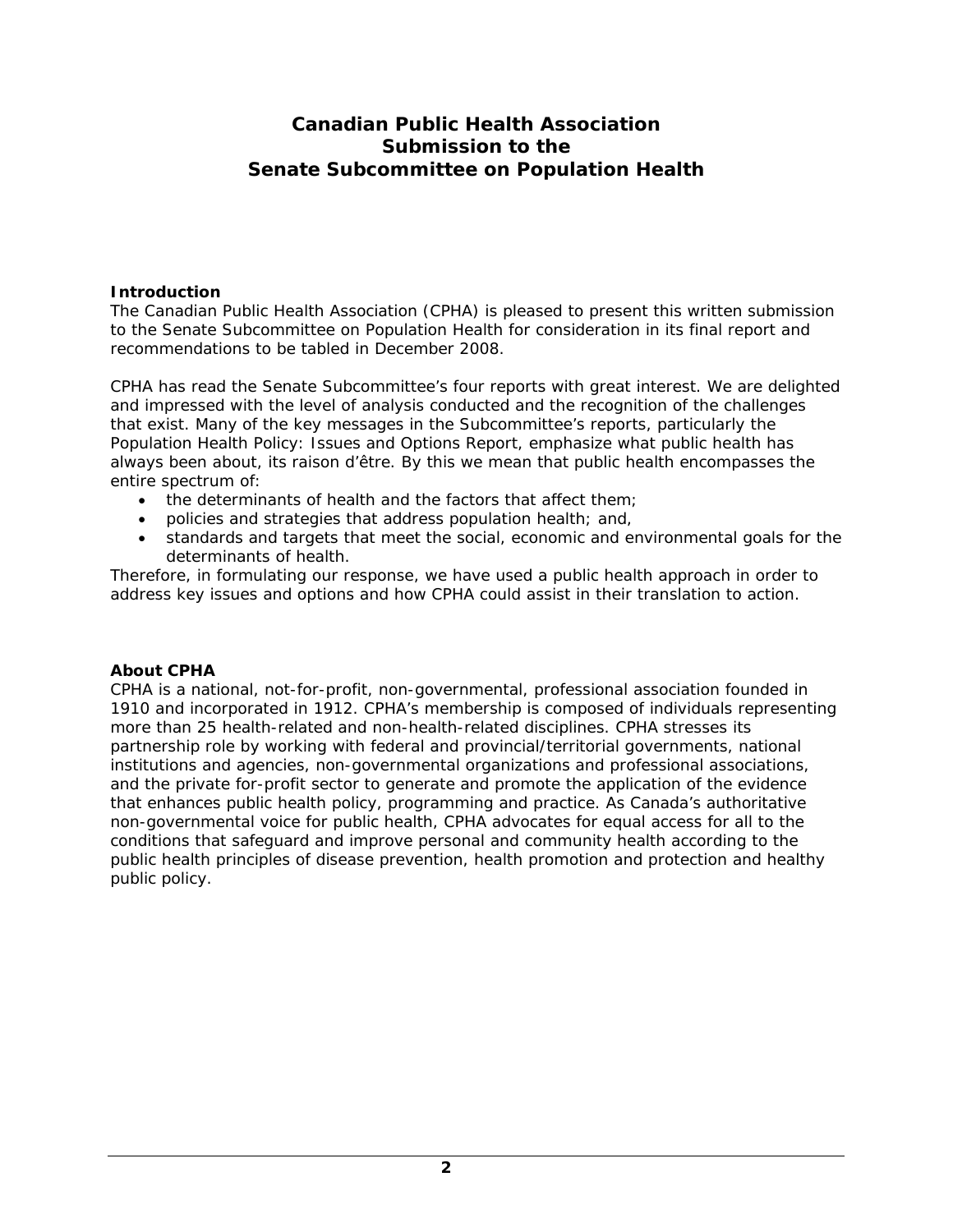#### **Examining the Issues from a Public Health Approach**

CPHA wholeheartedly endorses the Subcommittee's analysis of the determinants of health. The public health focus on populations and communities complements and strengthens the health system and also supports a more comprehensive approach to address the conditions that affect human health. The issues and options presented by the Committee are all worthy of consideration and we anticipate that they will generate considerable interest among respondents.

While the Committee's astute analysis of the determinants of health is welcomed, one area that CPHA feels is also important, and could be better included in the interpretation of the determinants of health issues described, is the issue of *health security*. The concept of health security has been defined as the comprehensive basket of health and social services and income support mechanisms that protect against or alleviate the consequences of illness, trauma or injury. What is needed is a broader, more intensive approach to health security. It entails public responsibility to ensure that all citizens have access to the conditions that exert a positive influence on their health and the health of their community in a consistent, reliable, and sensitive manner. The system must be integrated and coordinated to reduce unnecessary stress on the individual and community and to ensure that there are no unnecessary duplicate efforts and costs to society.<sup>[1](#page-2-0)</sup>

There is a strong economic case linking social determinants of health, (e.g. poverty, social inclusion, unequal income distribution, health literacy) with health inequalities. We know the burden of cost for poor health outcomes on individuals, on communities and to society. Canada must be equally prepared for future threats to human well-being and security by investing now and over the long term. Investment in responsive and effective public health is an investment in the sustainability of the population's health. Building healthy environments, a link between the determinants of health and health security, is critical and has a greater impact than addressing either alone.

A health security strategy is needed to not only raise public support and awareness, but to build the knowledge, understanding and skills both within and outside government for policy-makers, planners and practitioners. Public health is well positioned to play a leadership and facilitation role to help with knowledge translation and exchange across diverse professional groups and to respond to the social, economic and environmental factors that cause health inequalities.

# **Issue for Consideration: Enhancing Public Health Capacity**

One of the few gaps in the *Issues and Options Report* is in the area of enhancing public health capacity. While the federal government has taken steps over the past few years to increase funding to the health sector, the gaps identified in the Naylor Report<sup>[2](#page-2-1)</sup> with respect to the public health system have not been fully addressed. Canada still remains vulnerable to the risks posed by epidemics, pandemics and other public health threats. Attention needs to be paid to investment in Canada's public health system capacity. As long as the public health system remains under-resourced, it will not be able to address the broad spectrum of determinants of health. What is needed is enhanced investment in public health research to generate the kind of evidence to improve the effectiveness and cost-effectiveness of policies and programs.

<span id="page-2-0"></span> $\overline{a}$ 1 Saltman, Richard B. [2008] *Adopting household health security as a health reform strategy.* Social Theory & Health, 2008(6): p.54-59. 2 Health Canada. [2003] *Learning from SARS: Renewal of Public Health in Canada*. Government of Canada: Ottawa

<span id="page-2-1"></span>ON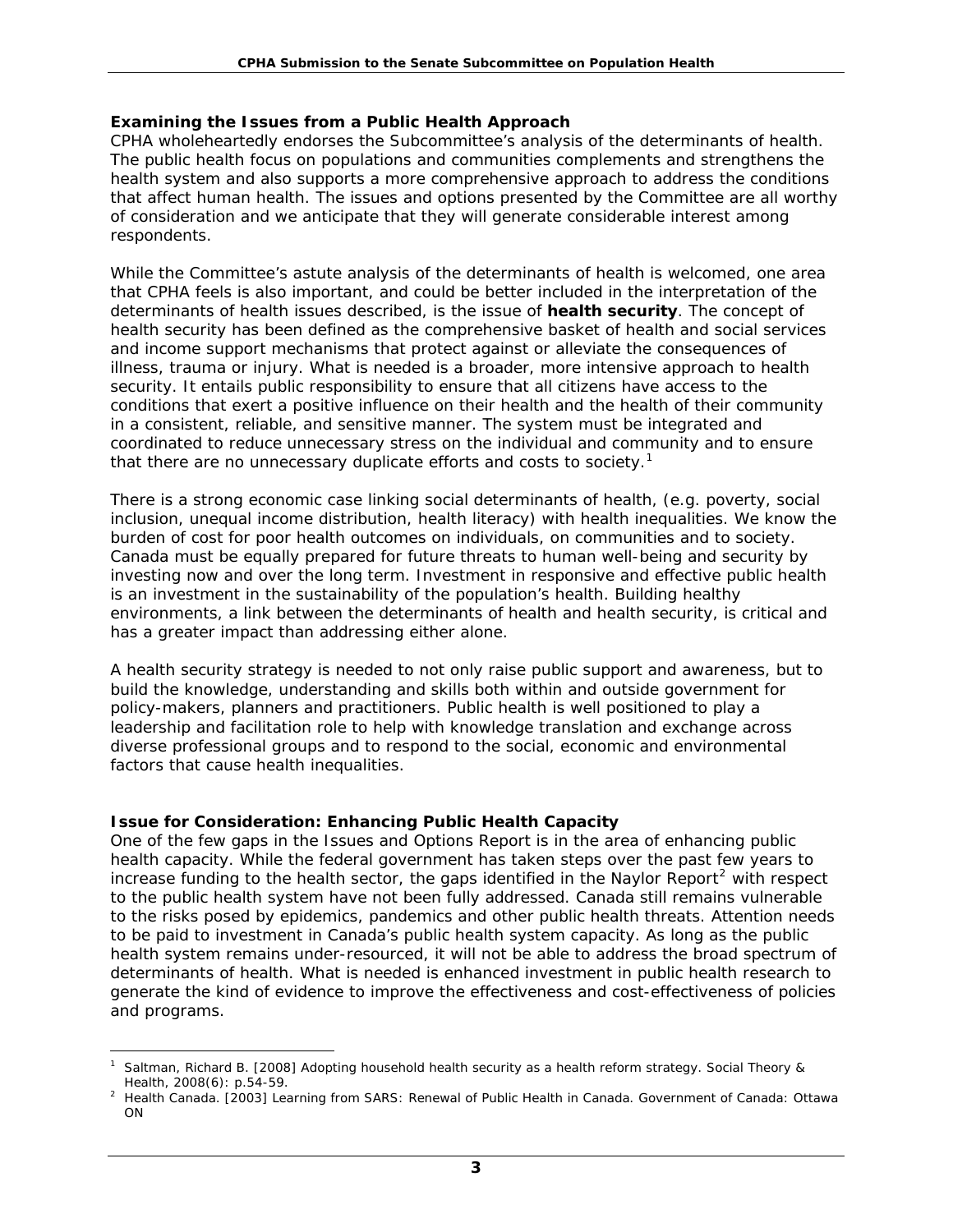CPHA has identified three available options to address the issues of enhancing public health capacity and encourages of all three options. While we believe that all three options are essential, we recognize that the Committee will have to choose, among different strategies, how best to recommend progress be made in addressing the determinants of health and improving the health of Canadians.

#### *Option: Bolstering Core Public Health Functions, Programs and Services*

Disease prevention and health promotion are critical for maintaining and improving the health of Canadians. Interventions in primary prevention and health promotion are costeffective and cost-saving. With Canada's changing demographics, strong, well-funded prevention and promotion strategies will be increasingly critical.

For example, the recent report from the Chronic Disease Prevention Alliance of Canada emphasizes that chronic diseases are the major cause of death and responsible for the highest proportion of burden of disease in this country. Two-thirds of all deaths in Canada are due to certain cancers, cardiovascular disease, type 2 diabetes and chronic lung disorders. At the same time, it is estimated that 80% of premature heart disease, stroke and type 2 diabetes, and 40% of cancers could be prevented through strong public health responses that include the promotion of healthy diet, regular physical activity, and harm reduction related to health-affecting substance use (which includes illicit drugs use as well as tobacco and alcohol consumption). $3$ 

Such strategies can enhance health security by reducing poverty and narrowing incomerelated inequalities. However, a "one-size-fits-all" approach will not work; interventions need to be specific to the population and address local issues and priorities, recognizing that Canada is one of the countries where Indigenous populations require particular attention. As has been noted elsewhere, we must not increase inequalities albeit through well-intentioned efforts. If the aim is to improve the health of all Canadians, a shift in thinking and action is required by which the public health community examines and responds to the role played by poverty and the structural factors that are the cause of health disparities. Changing individual lifestyle risk behaviours is not sufficient. Building community competence for health must become the focus of our collective efforts.

# *Option: Providing Continued and Enhanced Public Health Leadership*

Federal, provincial/territorial and municipal/regional governments must provide leadership to enhance public health's capacity to address the broad determinants of health. As has been noted by other public health researchers, substantial political leadership and government investment is necessary to ensure broad-based interventions that will be successful in shifting risk factor prevalence.

Public health leadership must be based on a spectrum of government initiatives and intersectoral collaboration to ensure that government policies and legislations reflect a population health approach. Transforming thinking towards a population health approach for policy, programming and practice requires imagination, leadership, commitment, ongoing monitoring of impacts and sustained action.

Public health leaders across the country have been pushing the research agenda, opening dialogue and building partnerships with those working in urban planning, housing, finance, social services, education, agriculture and many other sectors to

<span id="page-3-0"></span> $\overline{a}$ 3 Chronic Disease Alliance of Canada. [2007] *Improving the Health of Canadians: Health Promotion Priorities for Canada*. CDPAC: Ottawa, ON.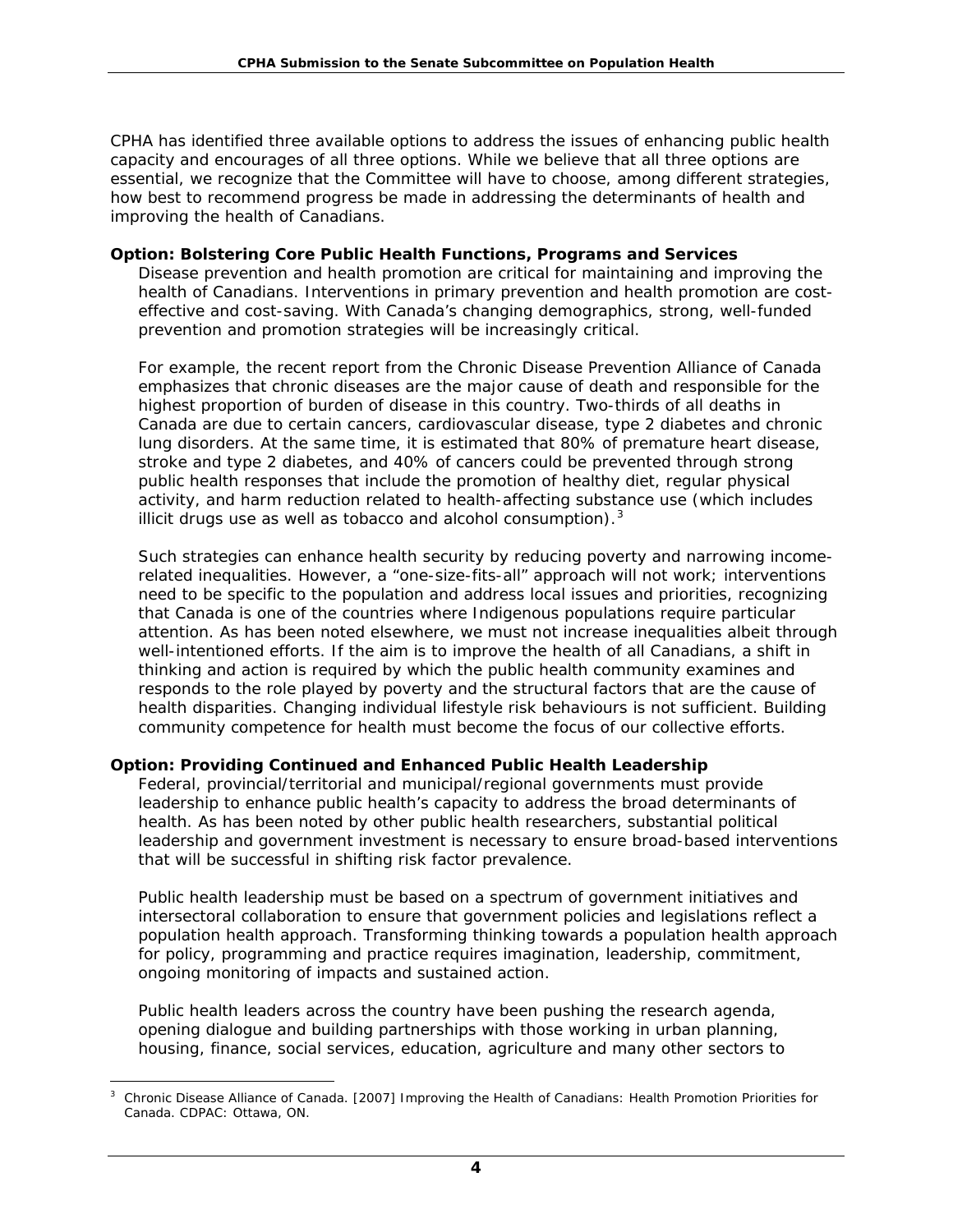change the way we approach population health. Creating these effective alliances with other sectors is instrumental in the development of public policies that produce and maintain health. Whether at the federal, provincial/territorial or regional level, public health plays a key facilitating role.

Non-governmental organizations play a critical role in conducting strategic research, advocating for change and action, and facilitating citizen involvement. Multi-level public health approaches not only enhance health, they build public support. Leadership, commitment and investment are needed to put words into action. Public health is well poised to leverage what we already know to galvanize action.

# *Option: Expanding, Improving and Retaining Public Health Human Resources*

Human resources are integral to a population health approach, but the workforce that protects and promotes the health of Canadians is stretched to the limit. A comprehensive strategy to enhance pan-Canadian public health human resources development, training, deployment, support and retention is essential. This strategy needs to consider how to work effectively in settings within and outside the health care system, including schools, the workplace and the community.

A well-trained and competent workforce is needed to respond in a timely and effective manner to the population's health. This includes a whole range of public health professionals and especially those on the front lines who are working to address health inequalities.

It is critical to establish a robust human resources strategy that develops an interprofessional workforce with the knowledge, skills and resources to enhance the capacity of all jurisdictions to meet the needs of the health system at all levels – for both good public health and good health care.

# **Moving Forward: CPHA's Role and Commitment**

CPHA is prepared to play a key role in supporting the recommendations of the Senate Subcommittee's report to move forward an effective population health approach in Canada. CPHA is ready to work in partnership with organizations and other entities that share our goals for improved health outcomes in Canada.

While the pan-Canadian health landscape is becoming increasingly complex, public health can act as an advocate and the convenor for all parties involved in health and other sectors to come together and collaborate to improve the health of our communities.

In October 2007, a national steering committee was established to develop the scientific program for the CPHA 2008 Annual Conference. The development of the Conference's program included a commitment by CPHA to deliver a Call to Action, addressing health inequalities in Canada. This Call was informed by the discussions among the public health community at the conference in Halifax in June 2008.

From every aspect of the conference, there was one very clear message: we have the knowledge, we have created many of the conceptual frameworks here in Canada for understanding that knowledge, we know what needs to be done, and now we need to get on with it.

The vision, the urgency and the call for immediate action by the Canadian public health community voiced at the CPHA 2008 Annual Conference created momentum for change. We